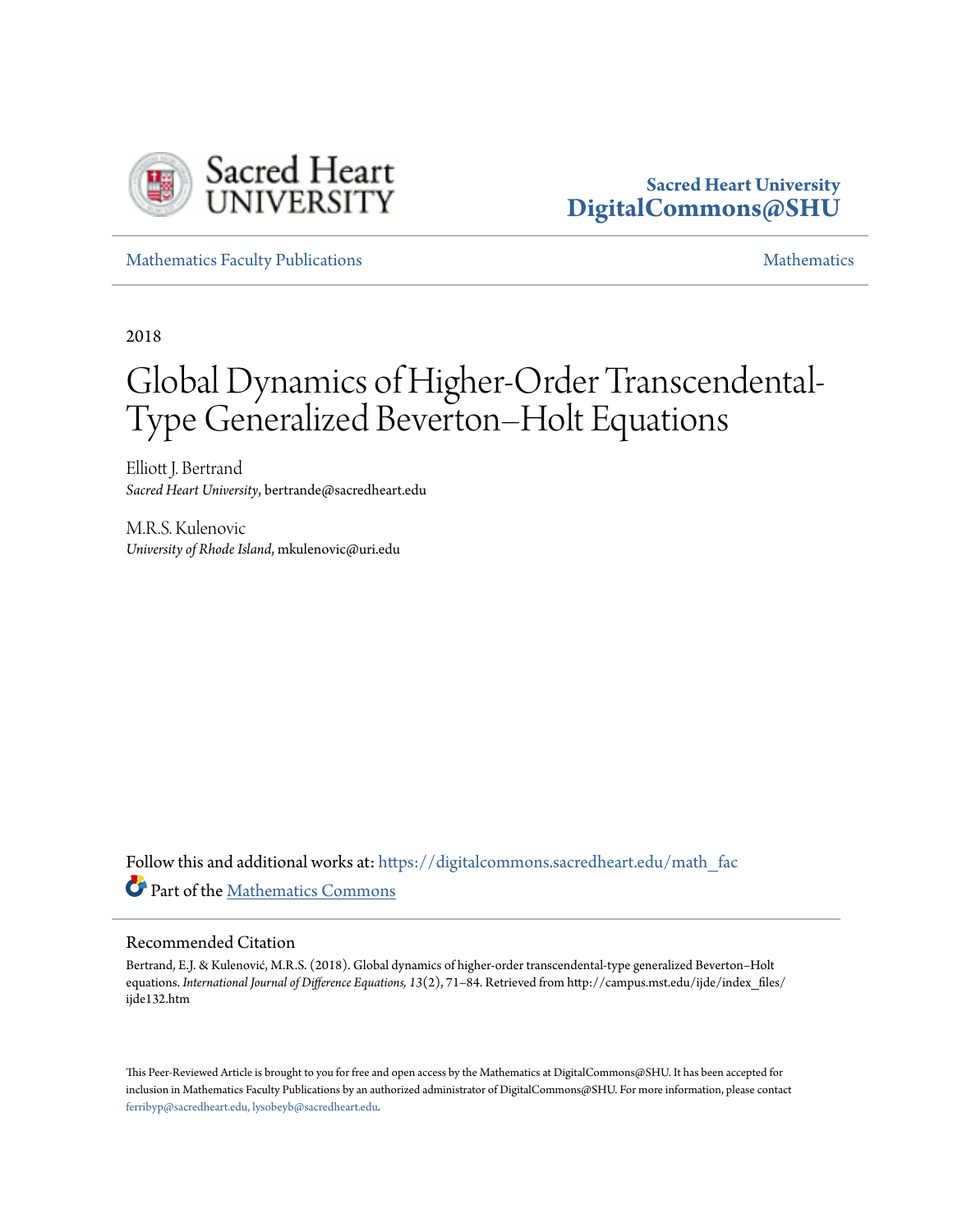## Global Dynamics of Higher-Order Transcendental-Type Generalized Beverton–Holt Equations

Elliott J. Bertrand Sacred Heart University Department of Mathematics Fairfield, CT 06825, USA bertrande@sacredheart.edu

M. R. S. Kulenović University of Rhode Island Department of Mathematics Kingston, RI, 02881, USA mkulenovic@uri.edu

#### **Abstract**

We investigate generalized Beverton–Holt difference equations of order  $k$  of the form

$$
x_{n+1} = \frac{af(x_n, x_{n-1}, \dots, x_{n+1-k})}{1 + f(x_n, x_{n-1}, \dots, x_{n+1-k})}, \quad n = 0, 1, \dots, k \ge 1,
$$

where f is a function nondecreasing in all arguments,  $a > 0$ , and  $x_0, \ldots, x_{1-k} \ge 0$ such that the solution is defined. We will discuss several interesting examples of such equations involving transcendental functions and present some general theory. In particular, we will analyze the global dynamics of the class of difference equations for which  $f(x, \ldots, x)$  is chosen to be a concave function. Moreover, we give sufficient conditions to guarantee this equation has a unique positive and globally attracting fixed point.

AMS Subject Classifications: 39A20, 39A28, 39A30.

Keywords: Beverton–Holt, difference equation, global, local stability, attractivity, higherorder, transcendental.

## 1 Introduction and Preliminaries

Consider the following order- $k$  difference equation:

$$
x_{n+1} = \frac{af(x_n, x_{n-1}, \dots, x_{n+1-k})}{1 + f(x_n, x_{n-1}, \dots, x_{n+1-k})}, \quad n = 0, 1, \dots, k \ge 1,
$$
 (1.1)

Received May 16, 2018; Accepted September 18, 2018 Communicated by Martin Bohner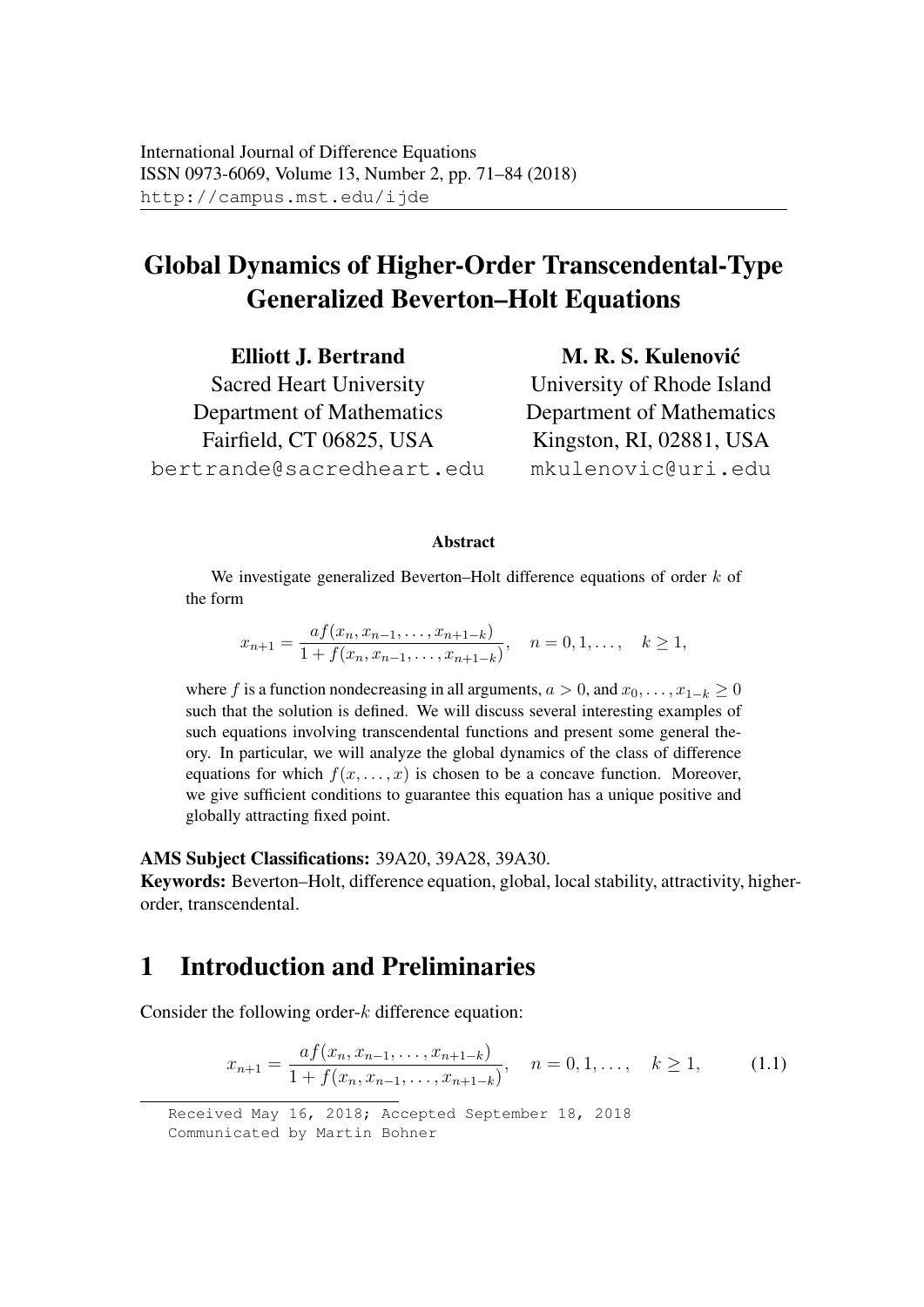where f is a continuous function nondecreasing in all arguments, the parameter  $\alpha$  is a positive real number, and the initial conditions  $x_0, x_{-1}, \ldots, x_{1-k}$  are arbitrary nonnegative numbers such that the solution is defined. We assume  $f$  is never identically equal to the zero function.

Equation (1.1) is a generalization of the first-order Beverton–Holt equation

$$
x_{n+1} = \frac{ax_n}{1 + x_n},
$$
\n(1.2)

where  $a > 0$  and  $x_{-1}, x_0 \ge 0$ . Global dynamics are known and may be summarized as follows:

$$
\lim_{n \to \infty} x_n = \begin{cases} 0 & a \le 1 \\ a - 1 & a > 1 \text{ and } x_0 > 0. \end{cases}
$$

Many variations of Equation (1.2) have been studied. The form of the model actually predates its use by Beverton and Holt; see [16]. German biochemist Leonor Michaelis and Canadian physician Maud Menten used the model in their study of enzyme kinetics in 1913. Additionally, Jacques Monod, a French biochemist, happened upon the model empirically in his study of microorganism growth around 1942. It was not until 1957 that fisheries scientists Ray Beverton and Sidney Holt used the model in their study of population dynamics; see [16].

For instance, the so-called Monod system of differential equations is given by

$$
\frac{dS}{dt} = -\frac{1}{\gamma} N \frac{rS}{a+S}, \quad \frac{dN}{dt} = N \frac{rS}{a+S}, \tag{1.3}
$$

where  $N(t)$  is the concentration of bacteria at time t,  $dN$  $\frac{d}{dt}$  is the growth rate of the bacteria,  $S(t)$  is the concentration of the nutrient, r is the maximum growth rate of the bacteria, k is a half-saturation constant, and the constant  $\gamma$  is called the growth yield; see [16]. Both Equation (1.2) and System (1.3) contain the function  $f(x) = rx/(a + x)$ known as the Monod function, Michaelis-Menten function, Beverton–Holt function, or Holling function of the first kind; see [1, 4, 9, 11]. Some global dynamic scenarios of several two-generation models using this function were obtained in [3]. The special case of Equation (1.1) where  $f(x_n, x_{n-1}) = ax_n + bx_{n-1}$  and  $a, b > 0$  was investigated in [15].

The Beverton–Holt function is an increasing and concave function and we will prove some global attractivity results for general difference equations with a transition function that is increasing and concave along the diagonal. More precisely, we will prove some global attractivity results for Equation (1.1), where  $f(x, \ldots, x)$  is an increasing and concave function.

The following theorem from [2] applies to Equation (1.1) when  $k = 2$ .

**Theorem 1.1.** Let I be a set of real numbers and  $F: I \times I \rightarrow I$  be a function which is *nondecreasing in both variables. Then, for every solution*  $\{x_n\}_{n=1}^{\infty}$ n=−1 *of the equation*

$$
x_{n+1} = F(x_n, x_{n-1}), \qquad x_{-1}, x_0 \in I, n = 0, 1, \dots,
$$
 (1.4)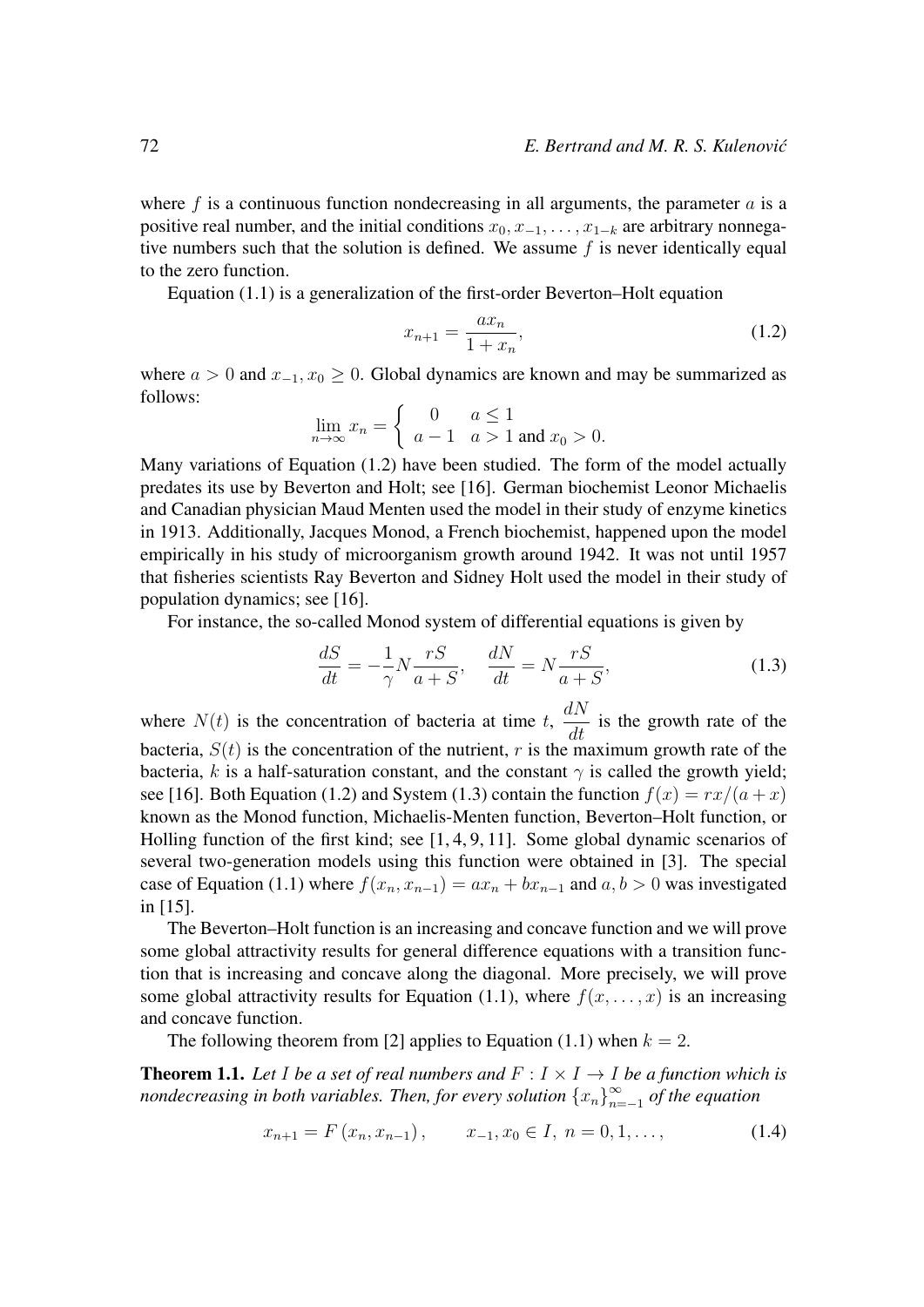the subsequences  $\{x_{2n}\}_{n=0}^{\infty}$  and  $\{x_{2n-1}\}_{n=0}^{\infty}$  of even and odd terms of the solution are *eventually monotonic.*

The consequence of Theorem 1.1 is that every bounded solution of Equation (1.4) converges to either an equilibrium, a period-two solution, or to a singular point on the boundary. Notice that Theorem 1.1 does not apply if  $k > 2$ , but the results from [6,8,12] can give global dynamics in some regions of the parametric space. In the case  $k > 2$ , Equation (1.1) may have periodic solutions of different periods and even chaos; see [7].

The following theorem from [10] applies to the  $k$ th-order Equation (1.1) and will be instrumental in establishing our main result.

#### Theorem 1.2. *Consider the equation*

 $x_{n+1} = F(x_n, x_{n-1}, \ldots, x_{n+1-k}), \quad x_0, x_{-1}, \ldots, x_{1-k} \in I, \quad n = 0, 1, \ldots, \quad (1.5)$ 

*where*  $I \subseteq [0, \infty)$  *is some open interval, and assume that*  $F \in C[I^k, (0, \infty)]$  *satisfies the following conditions:*

*(i)* F *is nondecreasing in each of its arguments;*

*(ii) Equation* (1.5) *has a unique positive equilibrium point*  $\bar{x} \in I$  *and the function* F *satisfies the negative feedback condition:*

 $(x - \bar{x})(F(x, \ldots, x) - x) < 0$  for every  $x \in I \setminus {\bar{x}}$ .

*Then every solution of Equation* (1.5) *with initial conditions*  $x_0, x_{-1}, \ldots, x_{1-k}$  *in* I *converges to*  $\bar{x}$ *.* 

The rest of this paper is organized as follows. The next section utilizes the concavity and increasing character of the transition function to analyze the local and global stability of the zero and positive equilibrium solutions. In view of the fact that Theorem 1.1 does not hold in higher dimensions, the obtained results are particularly relevant. The third section will provide some examples of global dynamics of Equation (1.1) when the function  $f(u_1, \ldots, u_k)$  is defined using either exponential, trigonometric, or linear functions. The obtained results will be interesting from a modeling point of view as they cover a wide range of nonlinear functions such as logistic, inverse tangent, and polynomial functions.

### 2 General Stability Results and Global Attractivity

Let the function  $F : [0, \infty)^k \to [0, a)$  be defined as follows:

$$
F(u_1, \ldots, u_k) = \frac{af(u_1, \ldots, u_k)}{1 + f(u_1, \ldots, u_k)}.
$$
\n(2.1)

Using Equation (2.1), Equation (1.1) may be rewritten as  $x_{n+1} = F(x_n, \ldots, x_{n+1-k})$ for all  $n = 0, 1, \ldots$ , where F is a nondecreasing function in all its variables. It is clear that  $0 \leq x_n \leq a$  for all  $n \geq 1$ .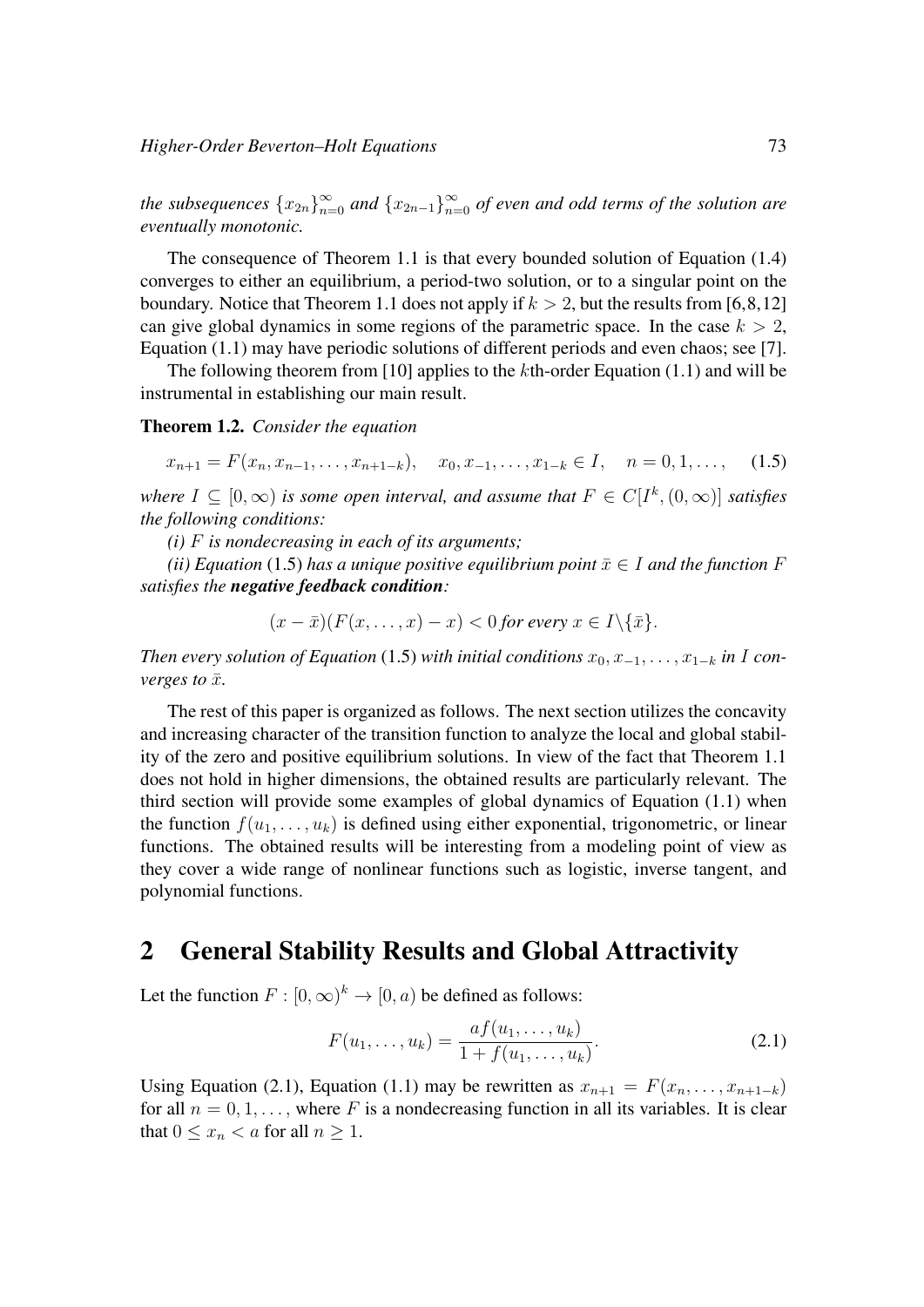It will be useful to examine the multivariable functions  $f$  and  $F$  along the diagonal. For convenience, make the following definitions:

$$
g(x) = f(x, \dots, x) \tag{2.2}
$$

$$
G(x) = F(x, \dots, x). \tag{2.3}
$$

An equilibrium  $\bar{x}$  of Equation (1.1) satisfies

$$
\bar{x}\left(1+g(\bar{x})\right) = ag(\bar{x}).\tag{2.4}
$$

Clearly  $\bar{x}_0 = 0$  is an equilibrium point if and only if  $g(0) = f(0, \ldots, 0) = 0$ .

#### 2.1 Local Stability of an Equilibrium

The linearized equation of Equation (1.1) about an equilibrium  $\bar{x}$  is

$$
z_{n+1} = F_{u_1}(\bar{x}, \ldots, \bar{x}) z_n + \ldots + F_{u_k}(\bar{x}, \ldots, \bar{x}) z_{n+1-k}, \quad n = 0, 1, \ldots.
$$

Set

$$
\lambda(\bar{x})_k = \sum_{i=1}^k F_{u_i}(\bar{x}, \dots, \bar{x}) = \frac{a \sum_{i=1}^k f_{u_i}(\bar{x}, \dots, \bar{x})}{(1 + f(\bar{x}, \dots, \bar{x}))^2}.
$$
 (2.5)

In view of [12, Corollary 2] we have the following result.

**Theorem 2.1.** Let  $\bar{x}$  be an equilibrium of Equation (1.1). Then

$$
\bar{x} \text{ is } \begin{cases} \text{ locally asymptotically stable} & \text{if } \lambda(\bar{x})_k < 1 \\ \text{nonhyperbolic} & \text{if } \lambda(\bar{x})_k = 1 \\ \text{unstable} & \text{if } \lambda(\bar{x})_k > 1. \end{cases}
$$

#### 2.2 Existence and Global Attractivity of a Unique Positive Equilibrium

We will now establish several sufficient conditions under which Equation (1.1) will have a unique positive fixed point. Recall the definitions of  $G$  and  $g$  given in Equations (2.2) and (2.3).

Lemma 2.2. *Suppose* G *is twice differentiable and satisfies the following three conditions:*  $(i) G(0) = 0,$  $(ii) G'(0) > 1, and$ *(iii)*  $G''(x) < 0$  *for all*  $x \in (0, a)$ *. Then Equation* (1.1) *has a unique positive equilibrium.*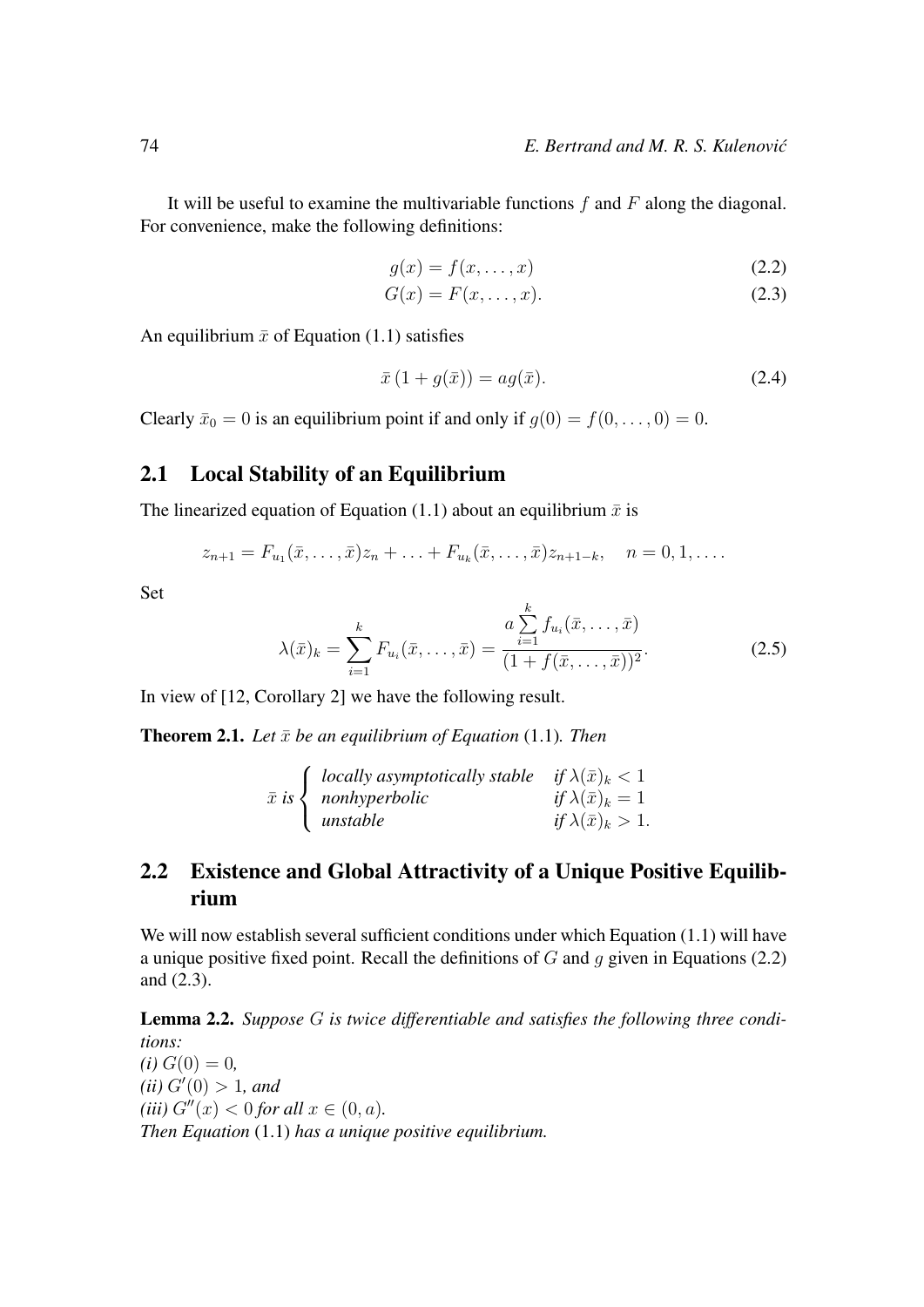*Remark* 2.3. Notice that  $G(0) = 0$  if and only if  $q(0) = 0$ . If indeed  $G(0) = q(0) = 0$ then  $G'(0) = a g'(0)$ . Further, since  $x \geq 0$ , we interpret derivatives at zero in the right-handed sense.

*Proof.* First we will show that there exists a positive equilibrium for Equation (1.1). First, let  $H(x) = G(x) - x$ . Notice that  $H(0) = 0$  and  $H(a) < 0$ , as

$$
H(a) = G(a) - a = F(a, ..., a) - a = \frac{af(a, ..., a)}{1 + f(a, ..., a)} - a < a - a = 0.
$$

Also,  $H'(0) = G'(0) - 1 > 0$  by assumption (ii) and hence H is increasing at  $x = 0$ ; by continuity of H', for any sufficiently small  $\delta > 0$  it must be the case that  $H(\delta) > 0$ . But since  $H(\delta) > 0$  and  $H(a) < 0$ , by the intermediate value theorem there exists some point  $p \in (\delta, a)$  such that  $H(p) = 0$ . But this immediately implies that  $G(p) = p$ , and hence  $p$  is a fixed point of Equation (1.1), as required.

Next we will show this fixed point is unique. Suppose there are two fixed points  $p_1, p_2 > 0$  of Equation (1.1) such that  $p_1 < p_2$ . Since  $G''(x) < 0$  for all  $x \in (0, a)$ , the function is *strictly* concave on this interval; that is, for all  $t \in (0, 1)$  and all  $x, y \in (0, \infty)$ with  $x \neq y$ ,

$$
G(tx + (1-t)y) > tG(x) + (1-t)G(y).
$$
\n(2.6)

Let  $b \in (0, p_1)$  be arbitrary and set  $t =$  $p_2 - p_1$  $p_2 - b$ . Here  $t \in (0, 1)$  since  $0 < b < p_1 < p_2$ . By Inequality (2.6), if  $x = b$  and  $y = p_2$ , we obtain the following:

$$
G\left(\left(\frac{p_2 - p_1}{p_2 - b}\right)b + \left(1 - \frac{p_2 - p_1}{p_2 - b}\right)p_2\right) > \left(\frac{p_2 - p_1}{p_2 - b}\right)G(b) + \left(1 - \frac{p_2 - p_1}{p_2 - b}\right)p_2
$$
  

$$
\iff p_1 = G(p_1) > \frac{G(b)(p_2 - p_1) + p_2(p_1 - b)}{p_2 - b}
$$
  

$$
\iff p_1(p_2 - b) - p_2(p_1 - b) > G(b)(p_2 - p_1) \iff b > G(b).
$$

Therefore for each  $b \in (0, p_1)$ ,  $H(b) = G(b) - b < 0$ . However, this contradicts our initial claim that  $H(\delta) > 0$  for  $\delta > 0$  small enough.

Lemma 2.4. *Suppose* G *is twice differentiable and satisfies the following three conditions:*

 $(i) G(0) = 0$ , *(ii)*  $G'(0) \leq 1$ *, and (iii)*  $G''(x) < 0$  *for all*  $x \in (0, a)$ *. Then there exists no positive fixed point for Equation* (1.1)*.*

*Proof.* If  $H(x) = G(x) - x$ , then  $H'(x) = G'(x) - 1$  and  $H''(x) = G''(x)$ , so in particular  $H''(x) < 0$  for all  $x \in (0, a)$ . For any  $x \in (0, a]$  we may apply the mean value theorem to H' over [0, x] to conclude that there exists some  $c \in (0, x)$  such that

$$
\frac{H'(x) - H'(0)}{x - 0} = H''(c).
$$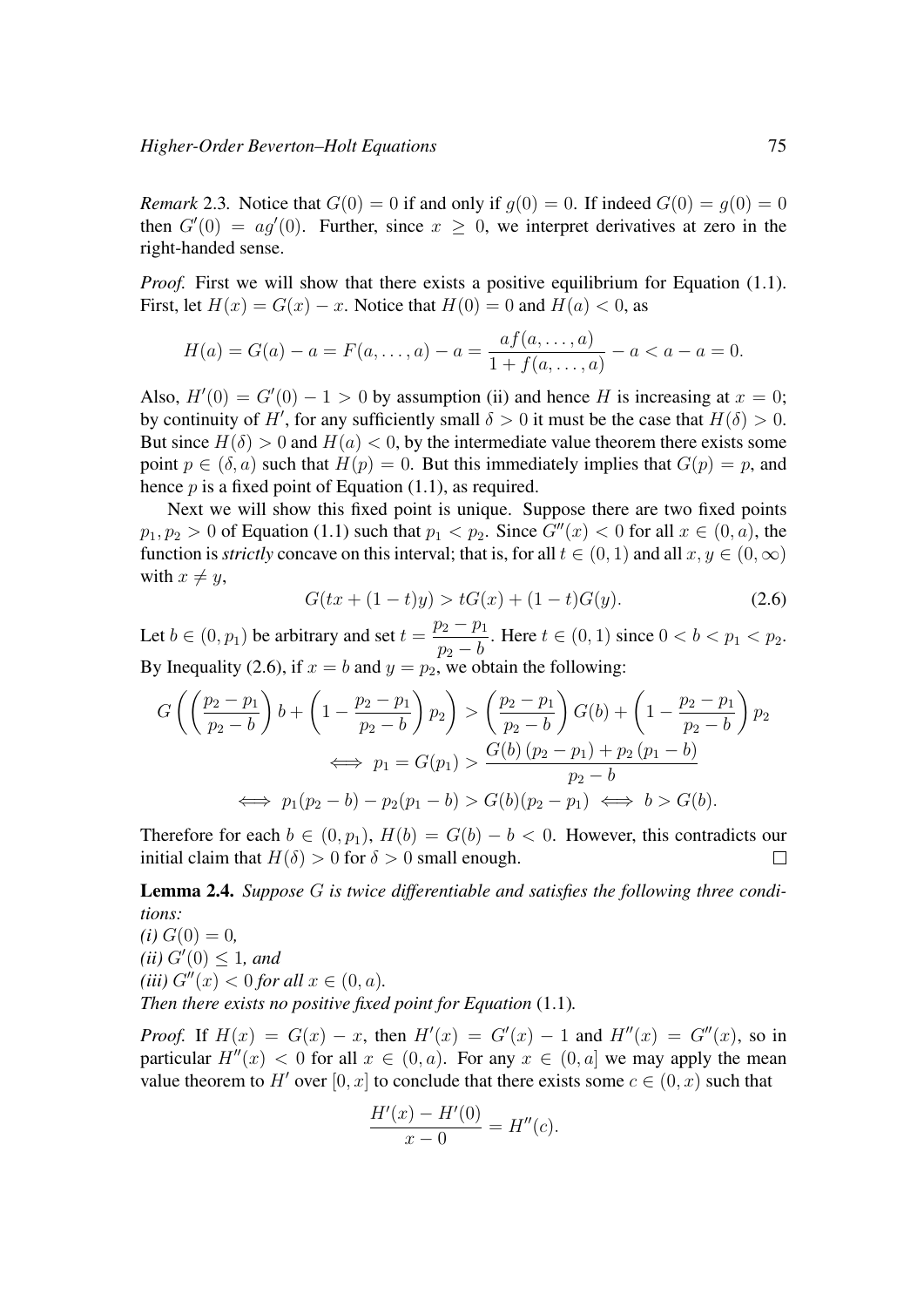But since  $H''(c) < 0$ , we have that  $H'(x) < H'(0) \leq 0$  and hence H is strictly decreasing for all  $x \in (0, a)$ . But since  $H(0) = 0$ , we have that  $H(x) < 0$  (and hence  $G(x) < x$  for all  $x \in (0, a)$ , and therefore in this case there exist no positive fixed points for G.  $\Box$ 

Theorem 2.5. *Under the hypotheses of Lemma 2.2, the unique positive equilibrium of* (1.1) *is a global attractor of all solutions with positive initial conditions.*

*Proof.* By Lemma 2.2, Equation (1.1) has a unique positive fixed point p. Now  $H(x) =$  $G(x) - x$  is continuous and has only one positive root (at  $x = p$ ) such that it does not change sign on  $(0, p)$  or  $(p, a)$ ; in particular,  $H(x) > 0$  for  $x \in (0, p)$  and  $H(x) < 0$  for  $x \in (p, a)$ . If  $I = (0, a)$ , we have that  $(x - p)(G(x) - x) < 0$  for all  $x \in I \setminus \{p\}$ . By Theorem 1.2, we have that every positive solution with initial conditions in  $I$  converges to p. Since  $(0, a)$  is an attracting, invariant interval for all solutions with positive initial conditions, the proof is complete.  $\Box$ 

*Remark* 2.6*.* If  $(0, a)$  is an attracting interval for *all* nonzero solutions, including those with initial conditions that are not all necessarily positive, then the results of Theorem 2.5 (and later Corollary 2.8) will give a complete classification of global dynamics for any choice of nonnegative initial conditions.

Theorem 2.7. *Under the hypotheses of Lemma 2.4, the zero equilibrium is a global attractor of all solutions.*

*Proof.* By Lemma 2.4, Equation (1.1) has only the zero equilibrium in the invariant interval [0,  $a$ ]. But then the kth-order extension of [13, Theorems 1.4.8 and A.0.1] or [14, Theorem 4] will apply to this equation. Since  $[0, a]$  is an attracting interval, all solutions must converge to the zero equilibrium.  $\Box$ 

**Corollary 2.8.** *Suppose*  $q(x)$  *is a strictly concave function on*  $(0, a)$ *. (1) Under hypotheses (i) and (ii) of Lemma 2.2, the unique positive equilibrium of Equation* (1.1) *is a global attractor of all solutions with positive initial conditions. (2) Under hypotheses (i) and (ii) of Lemma 2.4, the zero equilibrium is a global attractor of all solutions.*

*Proof.* Since  $g(x) = f(x, \dots, x)$  is strictly concave for all  $x \in (0, a)$ ,  $g''(x) < 0$ . An immediate computation yields

$$
G''(x) = \frac{a\left[g''(x)\left(1+g(x)\right)-2\left(g(x)\right)^2\right]}{\left(1+g(x)\right)^3} < 0.
$$

Thus condition (iii) is satisfied for Lemmas 2.2 and 2.4, and the proof follows from an application of Theorems 2.5 and 2.7. $\Box$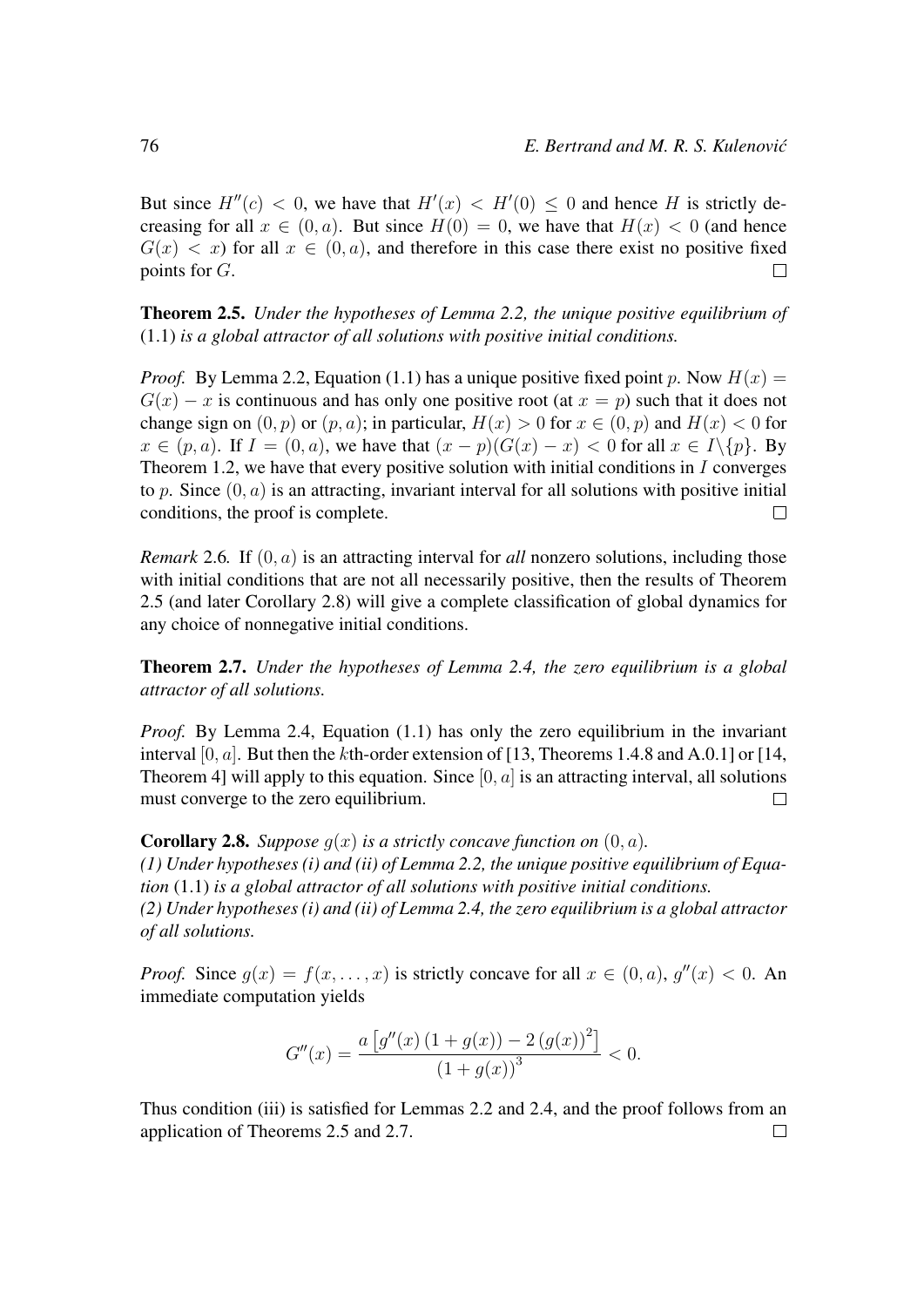*Remark* 2.9. Corollary 2.8 shows that  $q(x)$  being concave is a sufficient but not necessary condition for  $G(x)$  to be concave. For the case  $k = 2$ , consider  $f(u, v) = pu^2 + qv$ . If  $a = 1, p = 1, q = 2$ , then

$$
g''(x) = \frac{d^2}{dx^2} \left( f(x, x) \right) = 2 > 0 \text{ yet } G''(x) = \frac{d^2}{dx^2} \left( F(x, x) \right) = \frac{-6}{(1+x)^4} < 0,
$$

so for these values  $G(x)$  is concave even though  $g(x)$  is convex.

In some cases neither the function  $q(x)$  nor  $G(x)$  is concave on the interval  $(0, a)$ . In such situations it is useful to have the following theorem, which provides a sufficient condition to guarantee the existence (or nonexistence) of a unique positive fixed point that is a global attractor of positive solutions.

**Theorem 2.10.** Let g be continuously differentiable such that  $g'(0) \neq 0$  and  $g(x) > 0$ *for all*  $x > 0$ *. If* 

$$
xg'(x) < g(x)\left(g(x) + 1\right) \tag{2.7}
$$

*for all*  $x \in (0, a)$ *, then Equation* (1.1) *has at most one positive fixed point.* (1) If  $G(0) = g(0) = 0$  and  $G'(0) = ag'(0) > 1$ , then Equation (1.1) has precisely *one positive fixed point, and it is a global attractor of all solutions with positive initial conditions.*

(2) If  $G(0) = g(0) = 0$  and  $G'(0) = ag'(0) \le 1$ , then Equation (1.1) has only the zero *equilibrium, and it is a global attractor of all solutions.*

*Proof.* Solve Equation (2.4) for a to find that

$$
a = \frac{x}{g(x)} + x.
$$

Set  $u(x) = \frac{x}{g(x)} + x$ . If  $u(x)$  is an injective (or monotone) function, then it intersects the line  $y = a$  at most once. Setting  $u'(x) > 0$  and rearranging will establish the main claim.

To prove the remaining claims, suppose  $u'(x) > 0$ . By l'Hôpital's rule,

$$
\lim_{x \to 0^+} u(x) = \lim_{x \to 0^+} \left( \frac{x}{g(x)} + x \right) = \lim_{x \to 0^+} \frac{1}{g'(x)} = \frac{1}{g'(0)}.
$$
\n(2.8)

Now  $\lim_{x\to 0^+} u(x) < a$  implies there exists exactly one positive fixed point of Equation (1.1), so Equation (2.8) establishes the hypothesis of (1). As in the proof of Theorem 2.5, the global attractivity of the unique fixed point will again follow from Theorem 1.2.

If  $\lim_{x\to 0^+} u(x) \ge a$ , then Equation (1.1) has only the zero equilibrium since u is increasing, and Equation (2.8) establishes the hypothesis of (2). Again we may employ the order- $k$  generalization of [13, Theorems 1.4.8 and A.0.1] or [14, Theorem 4] to obtain the global attractivity of the zero equilibrium, and the proof is complete.  $\Box$ 

*Remark* 2.11. In some cases the veracity of Inequality (2.7) of Theorem 2.10 may imply the concavity condition required by Theorems 2.5 or 2.7 or Corollary 2.8, but the hypotheses of the latter results may be easier to verify.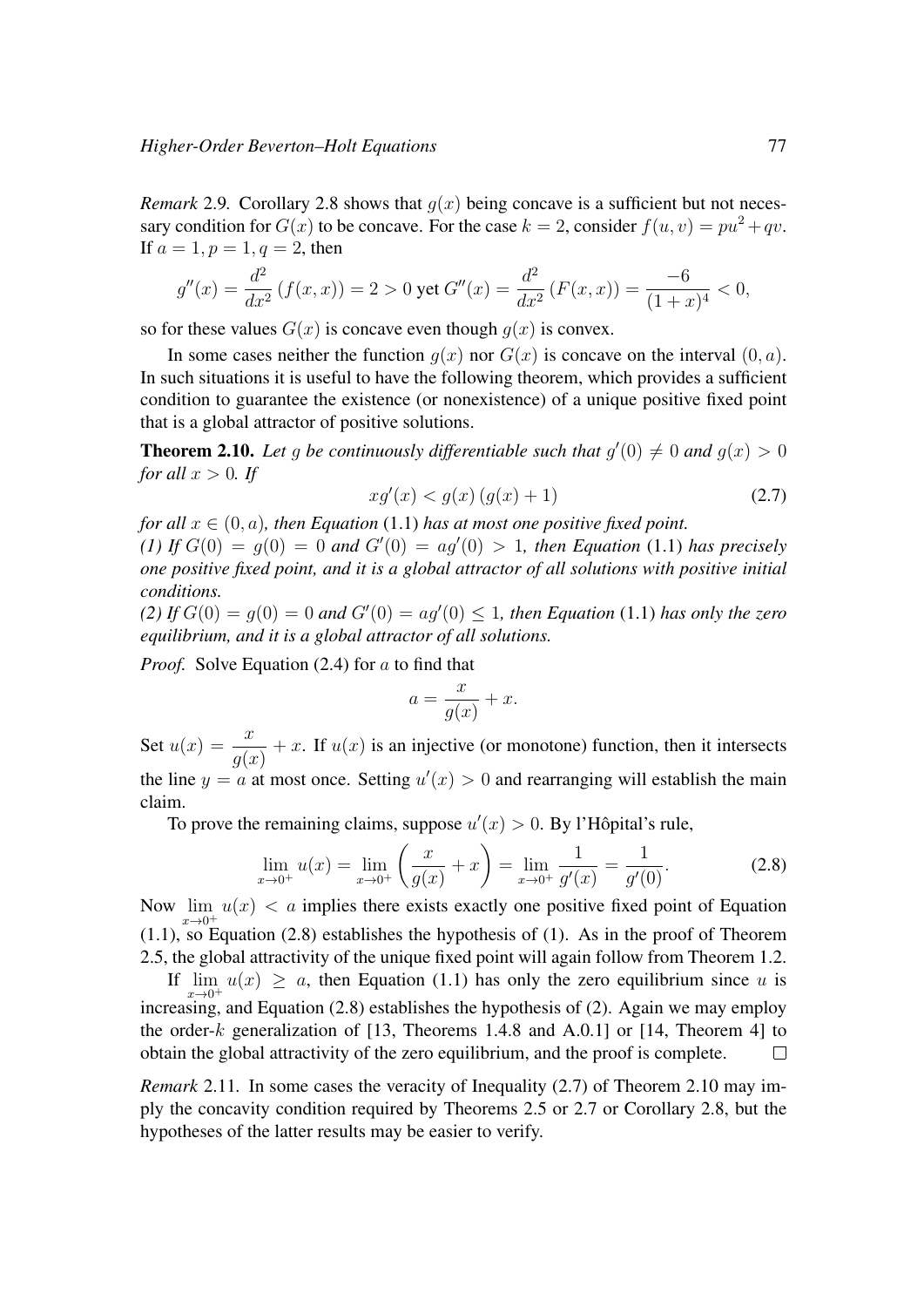### 3 Examples

In most of the provided examples we will focus on equations of second order for concision. However, all results can be generalized to corresponding equations of any order.

## **3.1** Exponential Nonlinearity:  $f(u, v) = p(1 - e^{-u}) + q(1 - e^{-v})$

We consider the equation

$$
x_{n+1} = \frac{a\left(p(1 - e^{-x_n}) + q(1 - e^{-x_{n-1}})\right)}{1 + p(1 - e^{-x_n}) + q(1 - e^{-x_{n-1}})}, \quad n = 0, 1, \dots,
$$
\n(3.1)

where  $p, q > 0$ . An equilibrium  $\bar{x}$  of Equation (3.1) satisfies the following:

$$
\bar{x} = \frac{a(p+q)(1 - e^{-\bar{x}})}{1 + (p+q)(1 - e^{-\bar{x}})}.
$$

In particular,  $\bar{x}_0 = 0$  has  $\lambda(\bar{x}_0) = a(p+q)$ , so

$$
\bar{x}_0 \text{ is } \begin{cases} \text{ locally asymptotically stable} & \text{if } a(p+q) < 1 \\ \text{nonhyperbolic} & \text{if } a(p+q) = 1 \\ \text{unstable} & \text{if } a(p+q) > 1. \end{cases}
$$

The following results give the global dynamics of Equation (3.1).

**Theorem 3.1.** *(1)* If  $a(p+q) > 1$ , then there exists a unique positive equilibrium  $\bar{x}_{+}$ , *and it is a global attractor of all nonzero solutions. (2) If*  $a(p+q) \leq 1$ *, then*  $\bar{x}_0 = 0$  *is a global attractor of all solutions.* 

*Proof.* Notice  $G(0) = 0$ ,  $G'(0) = ag'(0) = a(p+q)$ , and  $g''(x) = \frac{d^2}{dx^2}$  $\frac{d}{dx^2}(f(x,x)) =$  $-x$  $-e^{-x}(p+q) < 0$ . Moreover, if  $x_{-1} + x_0 > 0$ , then  $x_1 = F(x_0, x_{-1}) > 0$  since  $p, q > 0$ , and similarly  $x_2 > 0$ . Thus all solutions enter the attracting, invariant interval  $(0, a)$ . In view of Remark 2.6, the result follows by a direct application of Corollary 2.8.  $\Box$ 

We may also consider the kth-order equation

$$
x_{n+1} = \frac{a \sum_{i=0}^{k-1} p_i (1 - e^{-x_{n-i}})}{1 + \sum_{i=0}^{k-1} p_i (1 - e^{-x_{n-i}})}, \quad n = 0, 1, ..., \tag{3.2}
$$

where  $p_i \geq 0$  for  $i = 0, \ldots, k - 1$ . We can establish global results for Equation (3.2) by immediately applying Corollary 2.8.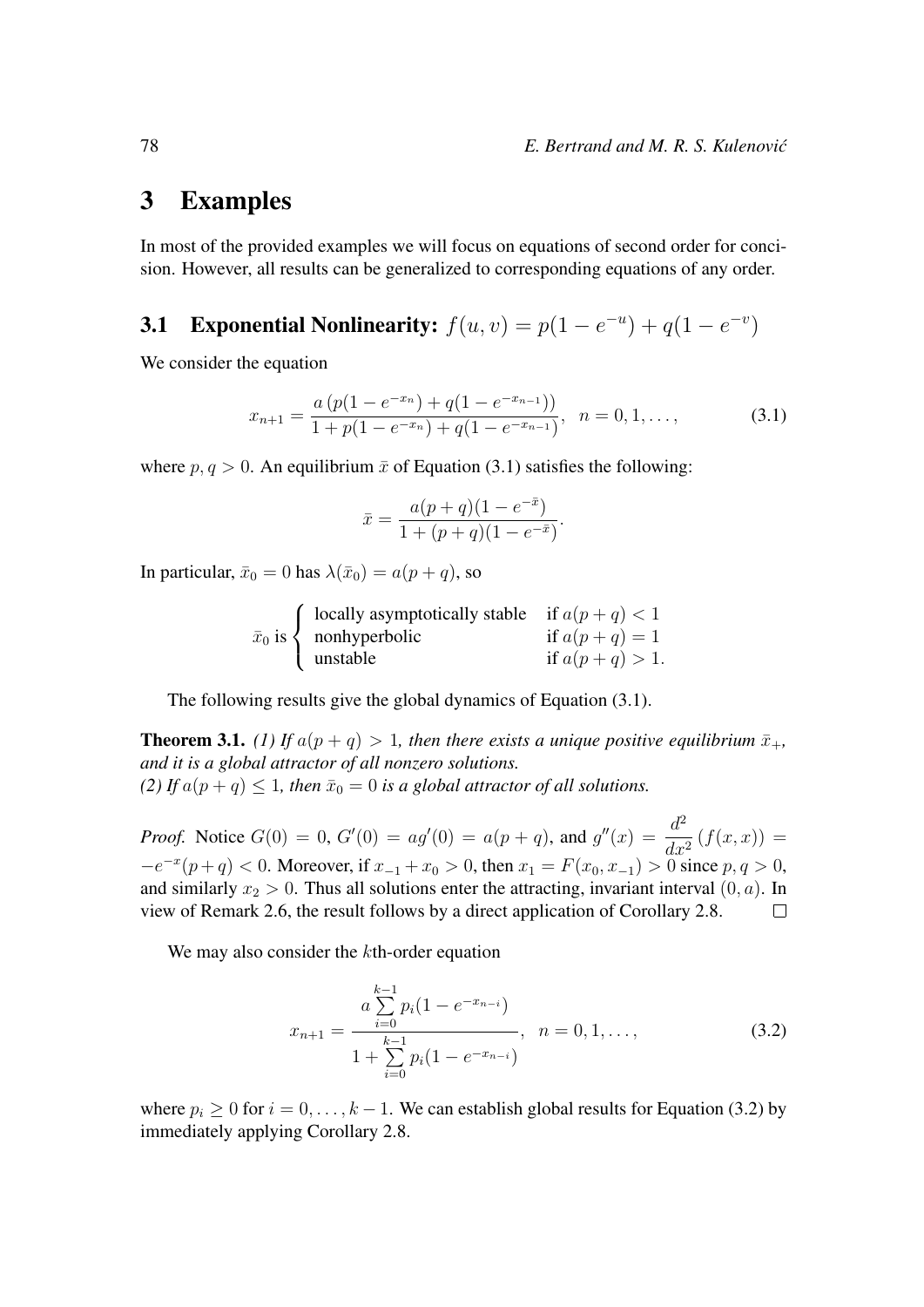*Higher-Order Beverton–Holt Equations* 79

**Theorem 3.2.** *(1)* If  $a \sum$  $k-1$  $i=0$  $p_i > 1$ , then there exists a unique positive equilibrium  $\bar{x}_{+}$ , *and it is a global attractor of all solutions with positive initial conditions.* (2) If  $a \sum$  $k-1$  $p_i \leq 1$ , then  $\bar{x}_0 = 0$  is a global attractor of all solutions.

However, notice that we cannot necessarily establish global dynamics for all values of the nonnegative parameters and initial conditions. Equation  $(3.2)$  may have a variety of periodic solutions in which some of the entries in the periodic cycle equal zero. However, the above result captures the substantial global dynamics for all solutions with positive initial conditions.

## **3.2** Arctangent Nonlinearity:  $f(u, v) = p \arctan(u) + q \arctan(v)$

We next consider the equation

 $i=0$ 

$$
x_{n+1} = \frac{a (p \arctan(x_n) + q \arctan(x_{n-1}))}{1 + p \arctan(x_n) + q \arctan(x_{n-1})}, \quad n = 0, 1, ..., \tag{3.3}
$$

where  $p, q > 0$ . An equilibrium  $\bar{x}$  of Equation (3.3) satisfies the following:

$$
\bar{x} = \frac{a(p+q) \arctan(\bar{x})}{1 + (p+q) \arctan(\bar{x})}.
$$

Again  $\bar{x}_0 = 0$  has  $\lambda(\bar{x}_0) = a(p+q)$ , so

| (locally asymptotically stable if $a(p+q) < 1$ |                   |
|------------------------------------------------|-------------------|
| $\bar{x}_0$ is $\langle$ nonhyperbolic         | if $a(p+q)=1$     |
| unstable                                       | if $a(p+q) > 1$ . |

Notice that, as in the previous second-order example,  $G(0) = 0$ ,  $G'(0) = a(p+q)$ , and  $g''(x) = \frac{d^2}{dx^2}$  $dx^2$  $(f(x, x)) = -\frac{2x(p+q)}{(1-p)^2}$  $\frac{2x(p+q)}{(1+x^2)^2}$  < 0 for  $x > 0$ . It is clear that the global dynamics of Equation (3.3) are described exactly by Theorem 3.1.

*Remark* 3.3. There are a wealth of other functions f such that  $g(x)$  is concave and Corollary 2.8 applies to Equation (1.1). Second-order examples include the logarithmic function

$$
f_1(u, v) = \log((1 + u)^p (1 + v)^q)
$$

as well as the shifted sigmoid function

$$
f_2(u, v) = \frac{p}{1 + e^{-u}} + \frac{q}{1 + e^{-v}} - \frac{p + q}{2} = \frac{p}{2} \tanh\left(\frac{u}{2}\right) + \frac{q}{2} \tanh\left(\frac{v}{2}\right),
$$

which has a wide range of applications in neural networks.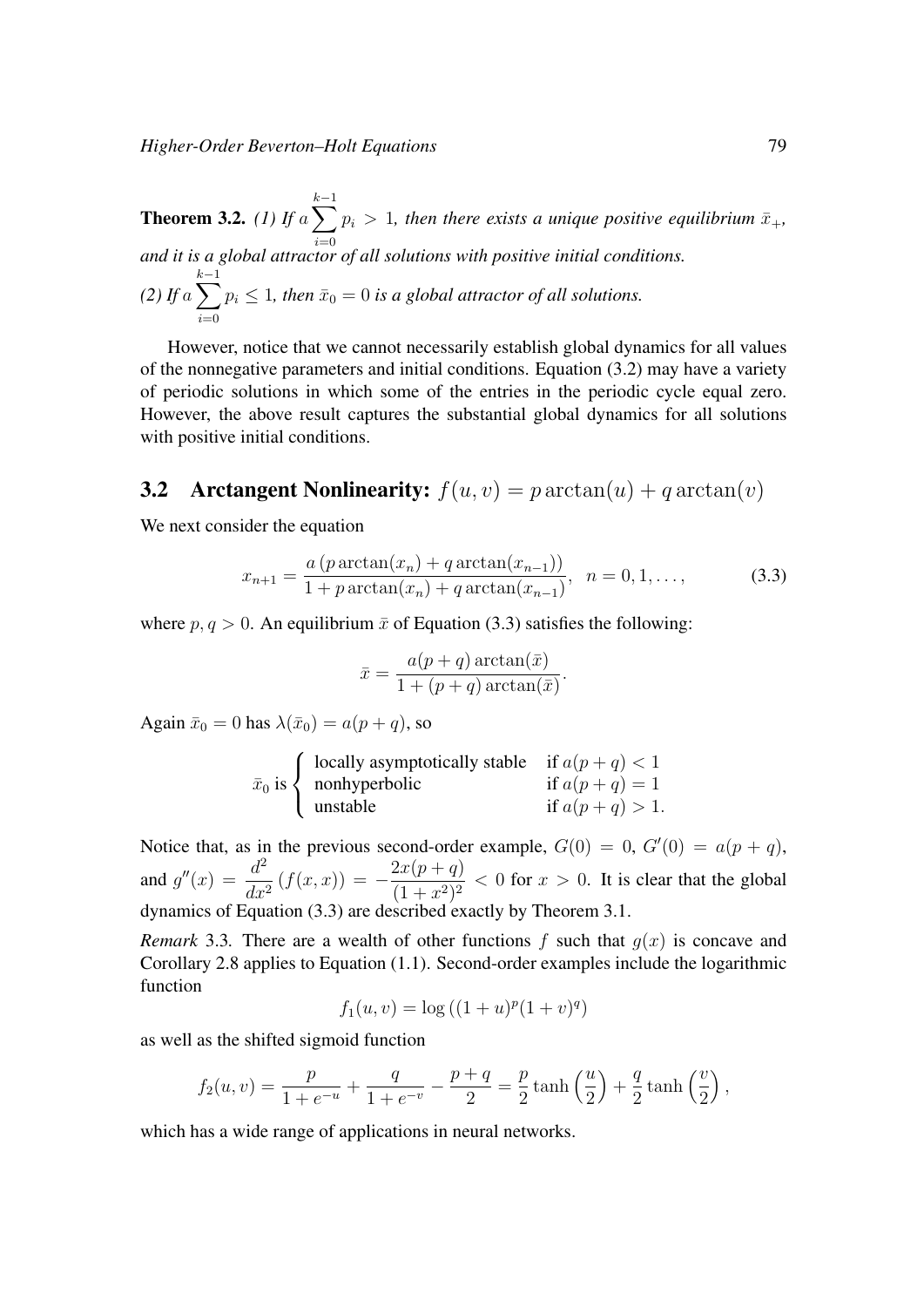## 3.3 Sine Nonlinearity:  $f(u, v) = p(u + sin(u)) + q(v + sin(v))$

Consider the equation

$$
x_{n+1} = \frac{a\left(p\left(x_n + \sin(x_n)\right) + q\left(x_{n-1} + \sin(x_{n-1})\right)\right)}{1 + p\left(x_n + \sin(x_n)\right) + q\left(x_{n-1} + \sin(x_{n-1})\right)}, \quad n = 0, 1, \dots,
$$
 (3.4)

where  $p, q > 0$ . Notice that  $f_u(u, v) = p(1 + \cos(u)) \ge 0$  and  $f_v(u, v) = q(1 + \cos(v)) \ge$ 0. The second-order difference equation  $x_{n+1} =$ 1  $\frac{1}{2}f(x_n, x_{n-1})$  for  $p = q = 1$  was investigated in [5, Example 1].

The applicability of Corollary 2.8 is limited by the fact that  $q(x) = (p+q)(\sin(x)) +$ x) is strictly concave only when  $sin(x) > 0$ , and therefore global results can only be obtained for  $a \leq \pi$ . Using the full strength of Theorems 2.5 and 2.7 will also have limitations for any choice of  $a > 0$ ; the interval [0, a] is always invariant for Equation  $(3.4)$ , but a larger value of a would prescribe the need for a larger interval over which  $G(x)$  should be concave. Instead we may consider applying Theorem 2.10.

**Theorem 3.4.** *Suppose that, for all*  $x \in (0, a)$ *,* 

$$
x\cos(x) < (p+q)(\sin(x)+x)^2 + \sin(x). \tag{3.5}
$$

*(1) If*  $2a(p+q) > 1$ *, then Equation* (3.4) *has precisely one positive fixed point, and it is a global attractor of all solutions with positive initial conditions. (2) If*  $2a(p+q) \leq 1$ , then Equation (3.4) has only the zero equilibrium, and it is a global *attractor of all solutions.*

*Remark* 3.5*.* Verifying Inequality (3.5) in general appears to be difficult, although for specific values of  $p$  and  $q$  this hypothesis should be able to be easily checked. For example, when  $p = q = 1$ , this condition is immediately satisfied and leads to a global exchange of stability result as a passes through the critical value  $\frac{1}{4}$ . In general, *Mathematica* verifies this inequality should hold for all  $x > 0$  when approximately  $p + q > 0.2015$ . For p and q smaller than this threshold, multiple equilibria or even interior periodic solutions may exist.

#### 3.4 Order-k Linear

Consider the equation

$$
x_{n+1} = \frac{a \sum_{i=0}^{k-1} c_i x_{n-i}}{1 + \sum_{i=0}^{k-1} c_i x_{n-i}}, \quad n = 0, 1, \dots,
$$
 (3.6)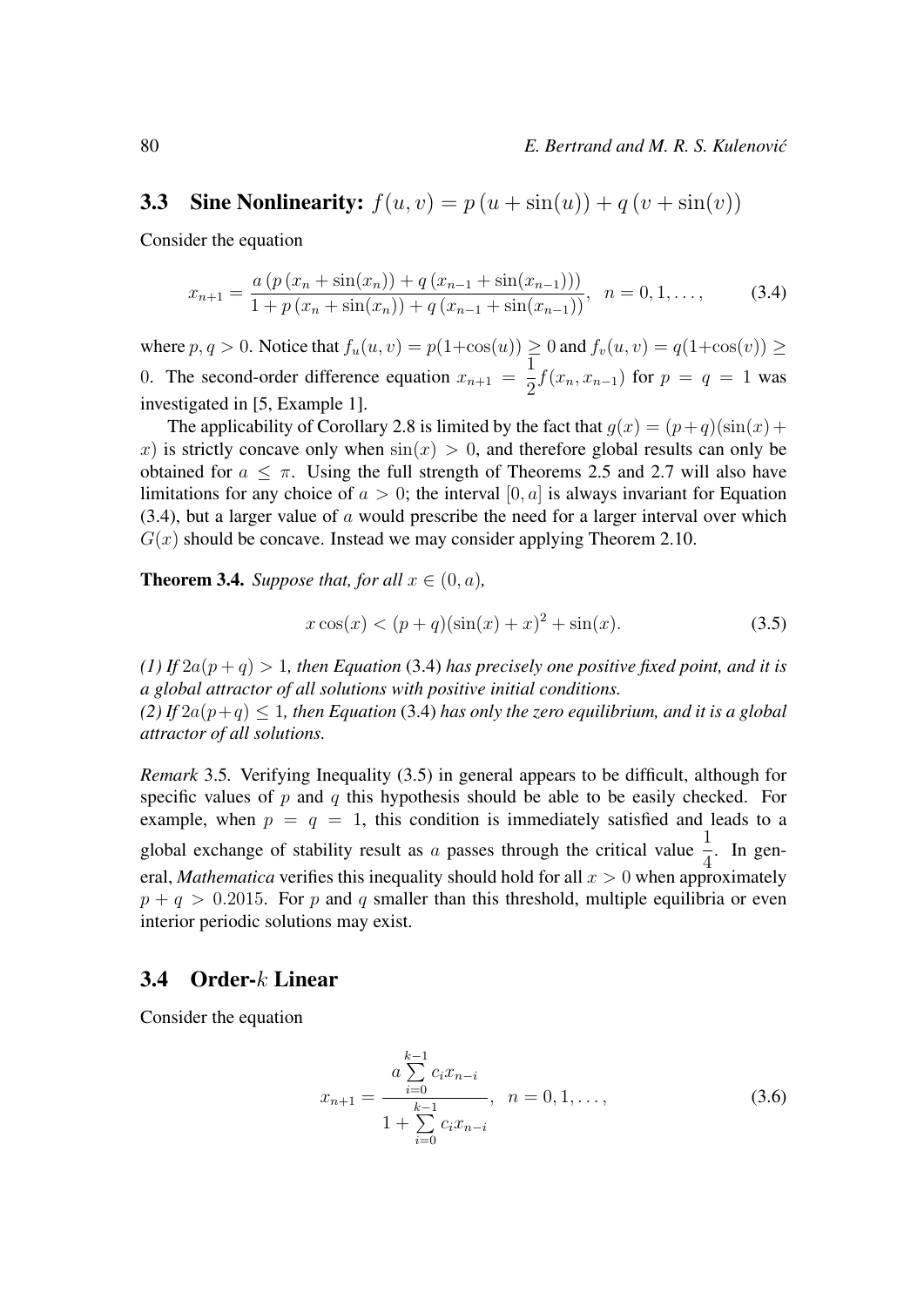where  $c_i \geq 0$  for  $i = 1, ..., k - 1$ . An equilibrium  $\bar{x}$  of Equation (3.6) satisfies the following:

$$
\bar{x} = \frac{a \sum\limits_{i=0}^{k-1} c_i \bar{x}}{1 + \sum\limits_{i=0}^{k-1} c_i \bar{x}}.
$$

Using Equation (2.5) we see that the zero equilibrium  $\bar{x}_0 = 0$  has  $\lambda(\bar{x}_0)_k = a \sum$  $k-1$  $i=0$  $c_i$ , so

$$
\bar{x}_0 \text{ is} \begin{cases} \text{locally asymptotically stable} & \text{if } a \sum_{i=0}^{k-1} c_i < 1\\ \text{nonhyperbolic} & \text{if } a \sum_{i=0}^{k-1} c_i = 1\\ \text{unstable} & \text{if } a \sum_{i=0}^{k-1} c_i > 1. \end{cases}
$$

If  $a \sum$  $k-1$  $i=0$  $c_i > 1$ , then Equation (3.6) has the unique positive equilibrium

$$
\bar{x}_{+} = \frac{a\left(\sum_{i=0}^{k-1} c_i\right) - 1}{\sum_{i=0}^{k-1} c_i}.
$$

Since

$$
\lambda(\bar{x}_+)_k = \frac{1}{a \sum\limits_{i=0}^{k-1} c_i} < 1,
$$

we have that  $\bar{x}_+$  is locally asymptotically stable whenever it exists. The next result, which gives the global dynamics of Equation (3.6), is a simple exchange of stability bifurcation result.

Theorem 3.6. *Consider Equation* (3.6)*.*

*(1)* If  $a \sum$  $k-1$  $i=0$  $c_i \leq 1$ , then  $\bar{x}_0$  is a global attractor of all solutions. (2) If  $a \sum$  $k-1$  $i=0$  $c_i > 1$ , then  $\bar{x}_+$  *is a global attractor of all solutions with positive initial conditions.*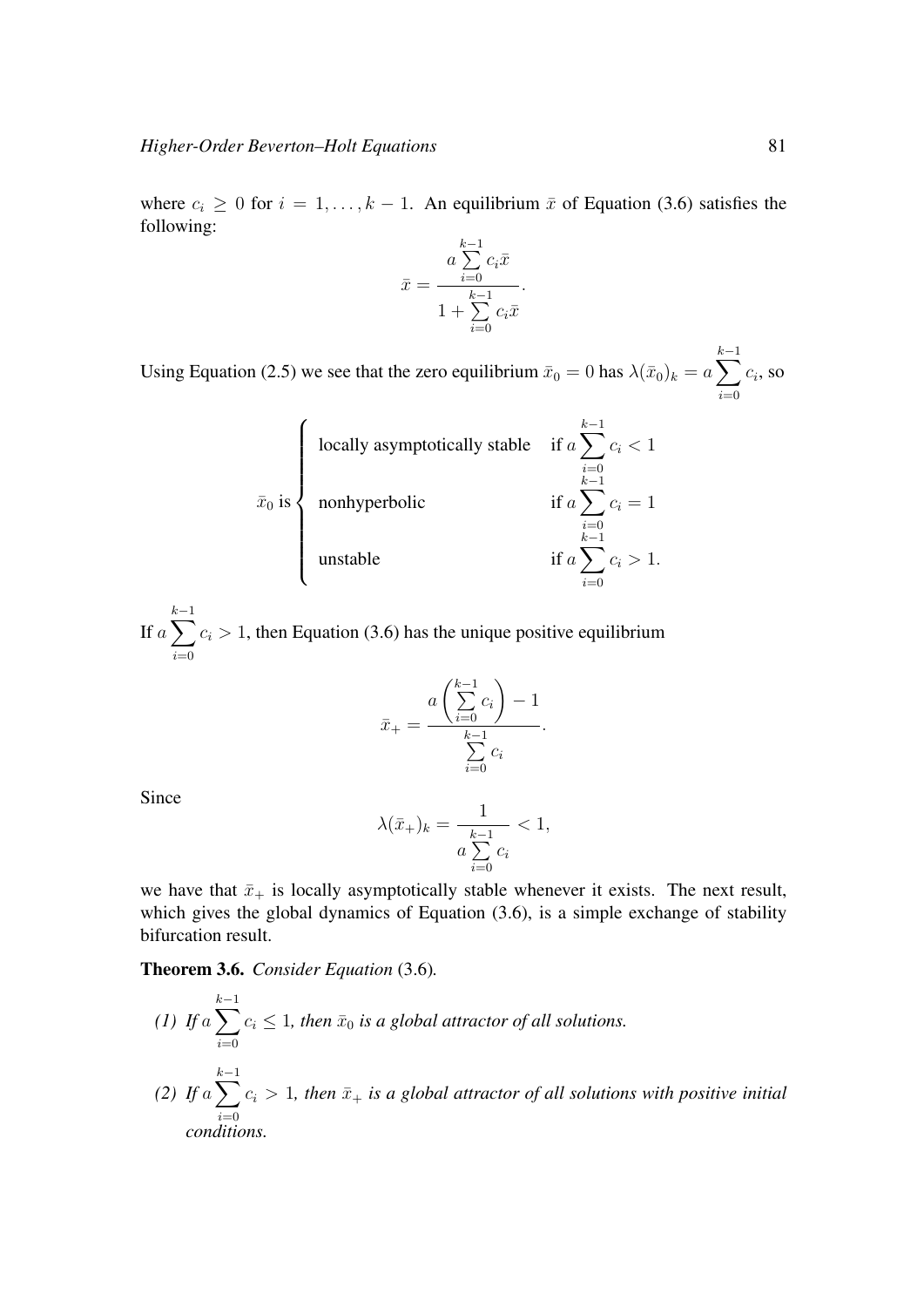*Proof.* The proof of (1) is the same as that of Theorem 2.7. To prove (2), notice that

$$
x_{n+1} - \bar{x}_{+} = \frac{a \sum_{i=0}^{k-1} c_{i} x_{n-i}}{1 + \sum_{i=0}^{k-1} c_{i} x_{n-i}} - \frac{a \sum_{j=0}^{k-1} c_{j} - 1}{\sum_{j=0}^{k-1} c_{j}}
$$
  

$$
= \frac{\sum_{i=0}^{k-1} c_{i} (x_{n-i} - \bar{x}_{+}) + \sum_{j=0}^{k-1} c_{j} (\bar{x}_{+} - a) + 1}{\left(1 + \sum_{i=0}^{k-1} c_{i} x_{n-i}\right) \sum_{j=0}^{k-1} c_{j}}
$$
  

$$
= \frac{\sum_{i=0}^{k-1} c_{i} (x_{n-i} - \bar{x}_{+})}{\left(1 + \sum_{i=0}^{k-1} c_{i} x_{n-i}\right) \sum_{j=0}^{k-1} c_{j}}
$$

Let

$$
g_l = \frac{c_l}{\left(1 + \sum_{i=0}^{k-1} c_i x_{n-i}\right) \sum_{j=0}^{k-1} c_j}.
$$

The substitution  $y_n = x_n - \bar{x}_+$  yields

$$
y_{n+1} = \sum_{l=0}^{k-1} g_l y_{n-l}.
$$

Now we have

$$
\sum_{l=0}^{k-1} |g_l| = \frac{1}{1 + \sum_{i=0}^{k-1} c_i x_{n-i}} \le \frac{1}{1+M} < 1
$$

 $k-1$ for some  $M > 0$  so long as  $\sum$  $c_i x_{n-i} > 0$ . The latter is true by assumption since  $i=0$  $c_i > 0$  for at least one i and the initial conditions satisfy  $x_{1-j} > 0$  for each  $j = 1, \ldots, k$ . By [12, Theorem 1],  $\lim_{n \to \infty} y_n = 0$ , and hence  $\lim_{n \to \infty} x_n = \bar{x}_+$ .  $\Box$ 

*Remark* 3.7*.* Theorem 3.6 is proven using the powerful linearization technique discussed in [12]. However, we could also use Theorems 2.5 and 2.7 to arrive at the same result.

*Proof.* Notice that in the case of Equation (3.6) we have  $g(x) = x \sum$  $k-1$  $i=0$  $c_i$  and hence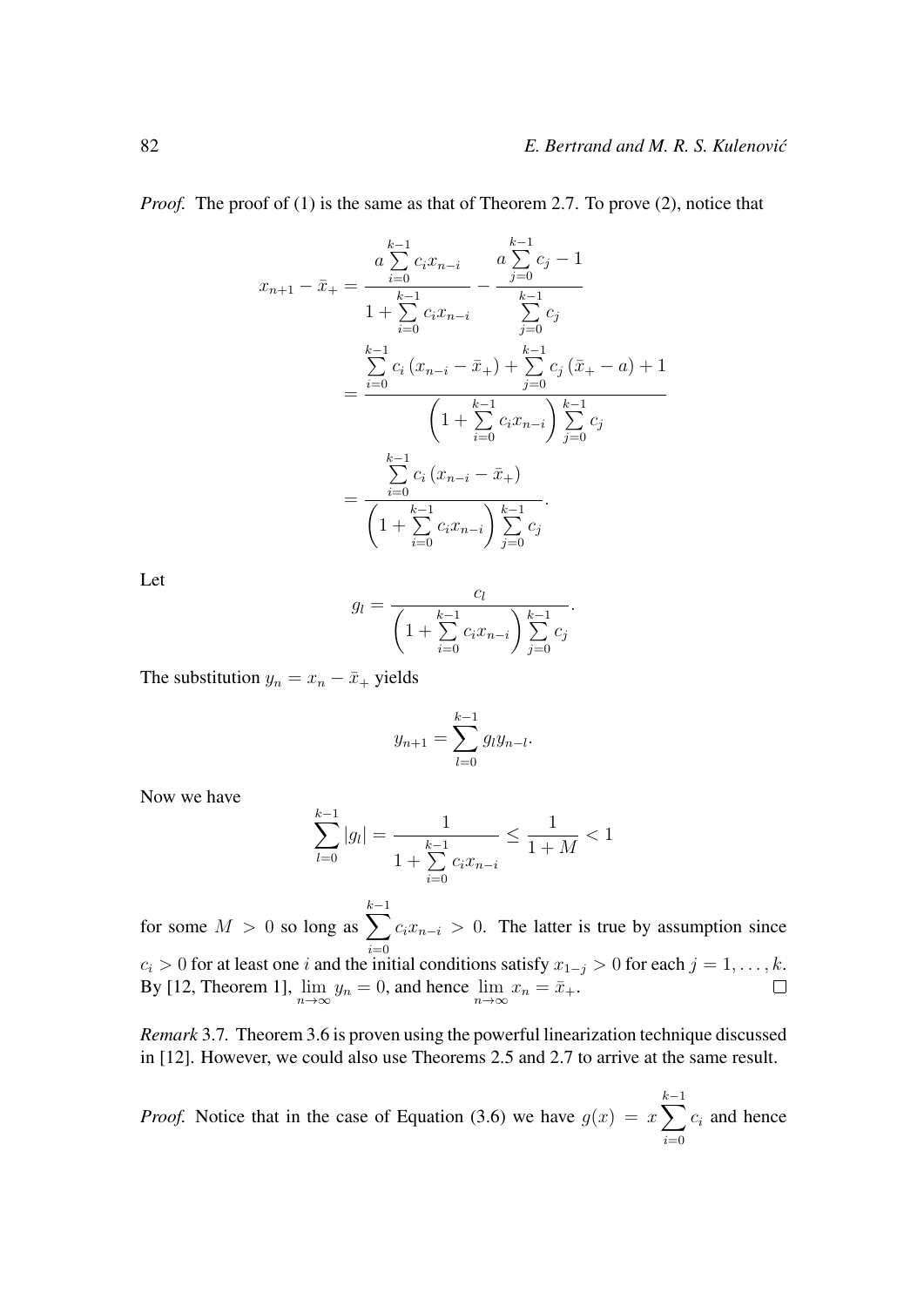$$
G(x) = \frac{ax \sum_{i=0}^{k-1} c_i}{1 + x \sum_{i=0}^{k-1} c_i}.
$$
 Now  $G(0) = 0$ ,  $G'(0) = a \sum_{i=0}^{k-1} c_i$ , and  

$$
G''(x) = \frac{-2a \left(\sum_{i=0}^{k-1} c_i\right)^2}{\left(1 + x \sum_{i=0}^{k-1} c_i\right)^3} < 0 \text{ for all } x \ge 0.
$$

Thus an application of Theorems 2.5 and 2.7 completes the proof.

#### $\Box$

## References

- [1] L. J. S. Allen. *An Introduction to Mathematical Biology*, Prentice Hall, 2006.
- [2] A. M. Amleh, E. Camouzis, and G. Ladas, On the dynamics of a rational difference equation, part 1, *Inter. J. Difference Equ.*, 3(1): 1–35, 2008.
- [3] A. Bilgin, M. R. S. Kulenović, and E. Pilav, Basins of attraction of period-two solutions of monotone difference equations, *Adv. Difference Equ.*, (2016), 2016: 74.
- [4] A. Bilgin and M. R. S. Kulenović, Global asymptotic stability for discrete single species population models, *Discrete Dyn. Nat. Soc.*, Volume 2017, 2017, 15 p.
- [5] A. Brett and M. R. S. Kulenović, Basins of attraction of equilibrium points of monotone difference equations, *Sarajevo J. Math.*, 5(18): 211–233, 2009.
- [6] A. Brett, E. J. Janowski, and M. R. S. Kulenović, Global asymptotic stability for linear fractional difference equation, *J. Difference Equations*, 1(2014), 12 p.
- [7] E. Denette, M. R. S. Kulenović, and E. Pilav, Birkhoff normal forms, KAM theory and time reversal symmetry for certain rational map, *Mathematics*, MDPI, 2016; 4(1): 20.
- [8] M. DiPippo, E. J. Janowski, and M. R. S. Kulenović, Global asymptotic stability for quadratic fractional difference equation, *Adv. Difference Equ.*, (2015), 2015: 179, 13 p.
- [9] S. Elaydi. *An Introduction to Difference Equations*, Undergraduate Texts in Mathematics, Springer, New York, NY, USA, 3rd edition, 2005.